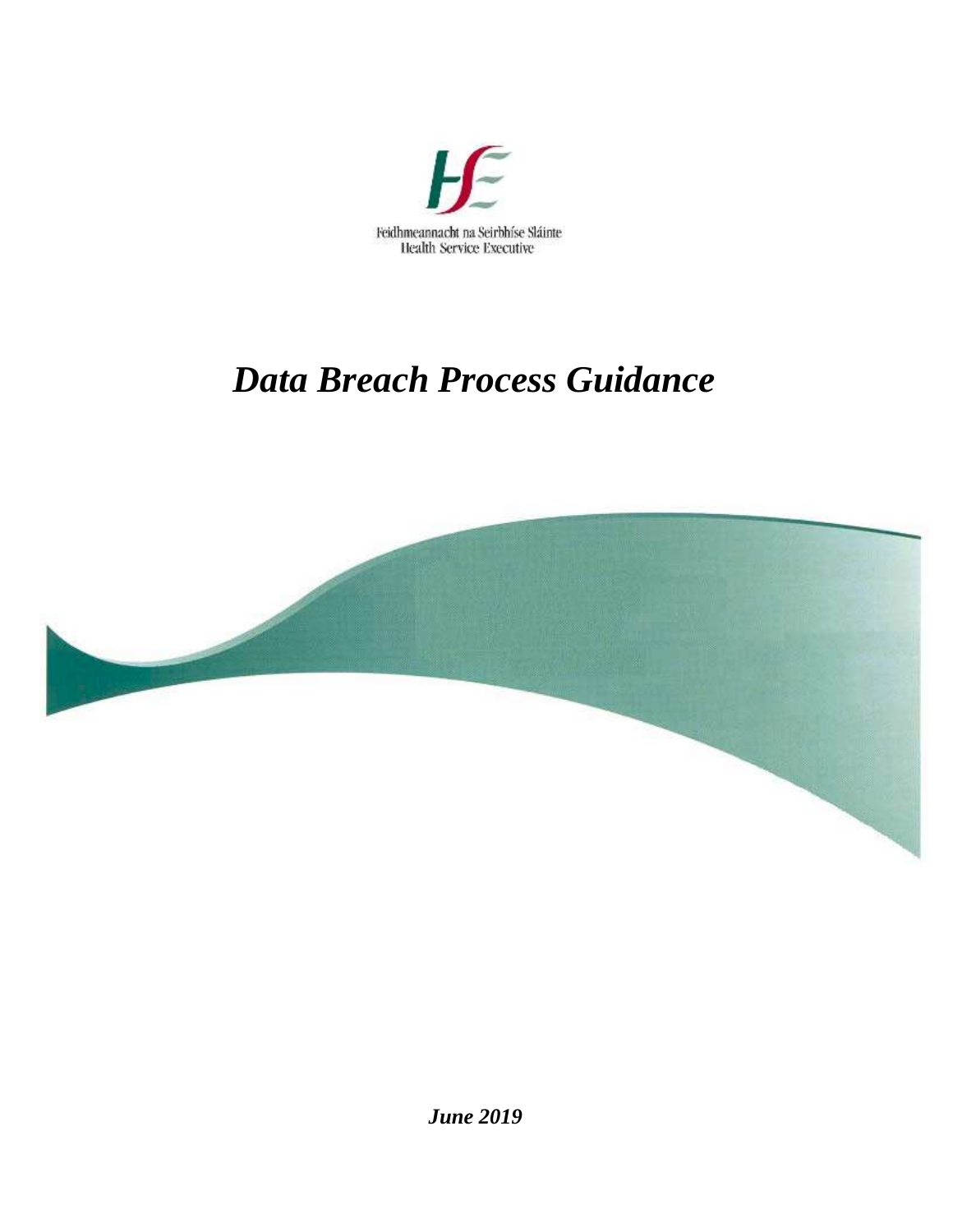The purpose of this document is to provide guidance on the process that **must** take place should an incident or breach occur either within the HSE or externally by third party data processor.

**'Personal data breach'** means a breach of security leading to the accidental or unlawful destruction, loss, alteration, unauthorised disclosure of, or access to, personal data transmitted, stored or otherwise processed.

Under the General Data Protection Regulation (GDPR), all personal data breaches must be reported to the Data Protection Commissioner with 72 hours of first becoming aware of the breach.

| Roles                          |                                                                                                                                                                           |
|--------------------------------|---------------------------------------------------------------------------------------------------------------------------------------------------------------------------|
| <b>DPO</b>                     | Data Protection Officer - Monitor GDPR<br>compliance                                                                                                                      |
| <b>DDPO</b>                    | Deputy Data Protection Officer – they are the<br>regional managers in Consumer Affairs. They<br>will inform and provide advice to staff about<br>the data breach process. |
| Data Subject                   | Person who the personal data relates to. Will<br>be notified of the breach if necessary.                                                                                  |
| <b>DPC</b>                     | Data Protection Commissioner - The data<br>protection regulator                                                                                                           |
| <b>Relevant Manager</b>        | The manager of the member of staff who first<br>becomes aware of the incident                                                                                             |
| Incident Identifier            | Any member of staff who first becomes<br>aware of the incident                                                                                                            |
| <b>External Data Processor</b> | Must fill out external data breach incident<br>report form                                                                                                                |

The process flow map for the process is shown at the end of this guidance document

### 1. Incident Identified

All staff should be able to identify a breach or incident and should be aware of who to report the breach to should they have to report such a breach or incident. Early recognition and reporting of breaches is essential to ensure the **72 hr time limit for reporting to the DPC** is achieved.

### 2. Notify Relevant Manager

The relevant manager must be notified of the potential breach and will have to sign the Data Breach Incident Report form. It is the responsibility of the relevant manager to manage a breach that is incurred by a third party processor. The data processor has a responsibility to complete the External Data Breach Incident Report form and return immediately to the relevant manager. The relevant manager will then follow the process below.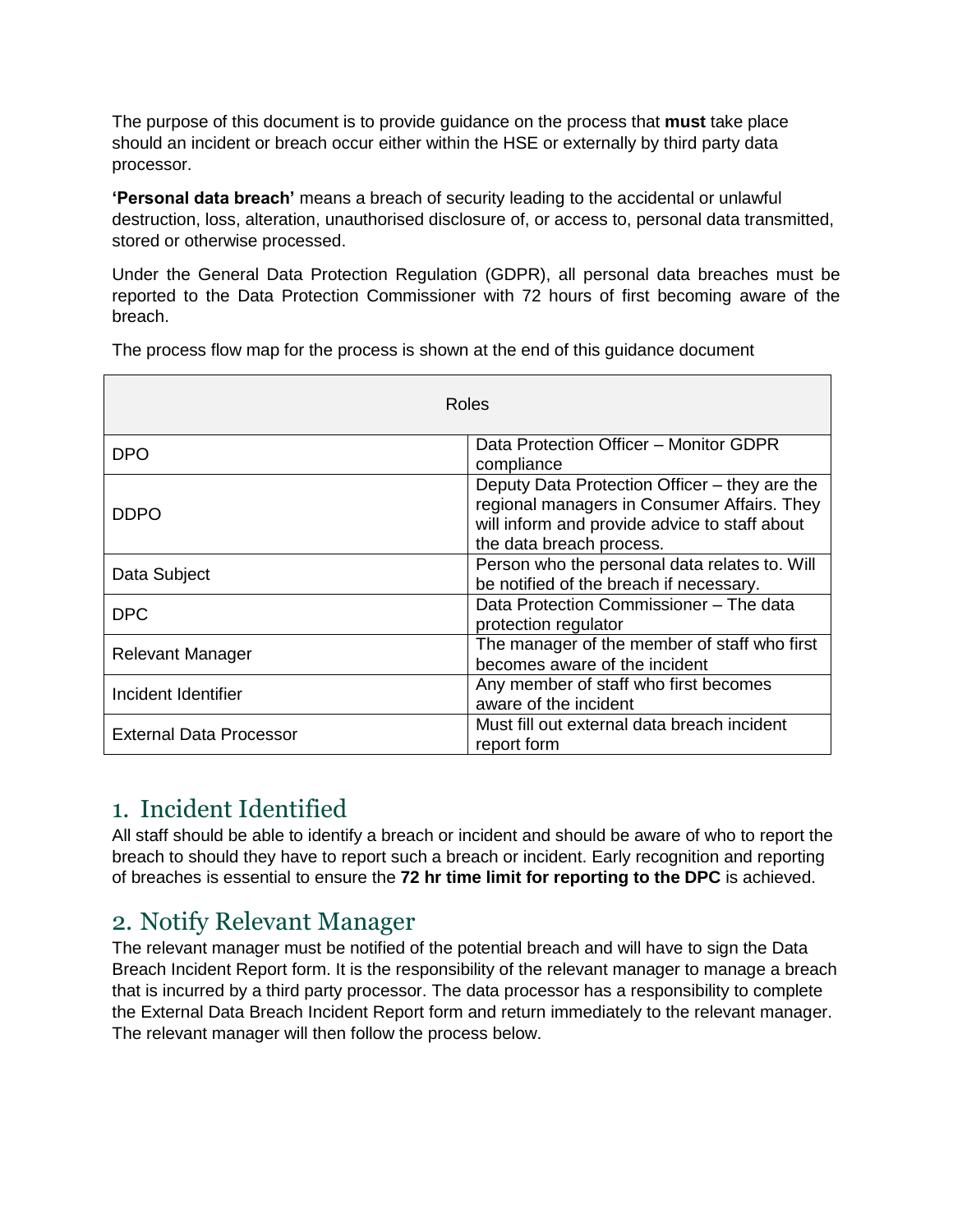## 3. Possible Data Protection Incident or Breach?

The manager will identify if the incident in question is potentially a data protection breach or incident. If it is definitely not a data protection incident or breach no further action is needed.

# 4. Data protection breach form completed and sent to DDPO

Data breach incident forms are available from https://www.hse.je/eng/gdpr and should be completed as soon as possible when the incident is verified. All of the sections on the form must be completed by the staff member who identifies the incident and their line manager. The form must be sent to the DDPO and also, in the event of an information systems security breach, to the OoCIO.

### 5. Data Protection Incident or Breach?

The DDPO will confirm if it is a data protection incident or breach and advise accordingly.

# **Incident**

# 6. DP Incident logged, Corrective actions advised

The incident should be recorded by the relevant manager. The relevant manager will liaise with the DDPO and in consultation with him/her, advise of corrective action that should be made to prevent the incident recurring.

# 7. Log incident, begin implementing corrective actions

The relevant manager should also log the incident and implement the corrective actions identified and any additional actions that were advised by the DDPO.

# **Breach**

# 8. Log Breach, Advise of corrective actions

The DDPO should log the breach with the DPC and advise of any corrective actions that have taken place.

#### 9. Start containment and recovery

The relevant manager should try to recover any data or file that has been compromised to mitigate as much risk as possible. Containment involves limiting the scope and impact of the breach of data/information. While the relevant manager must take the lead, advice and guidance is available from the DDPO and OoCIO.

The DDPO will:

 Establish who needs to be made aware of the breach and inform them of what they are expected to do to assist in the containment and recovery exercise. For example, communication dept. Gardaí, management team etc.

The relevant manager should: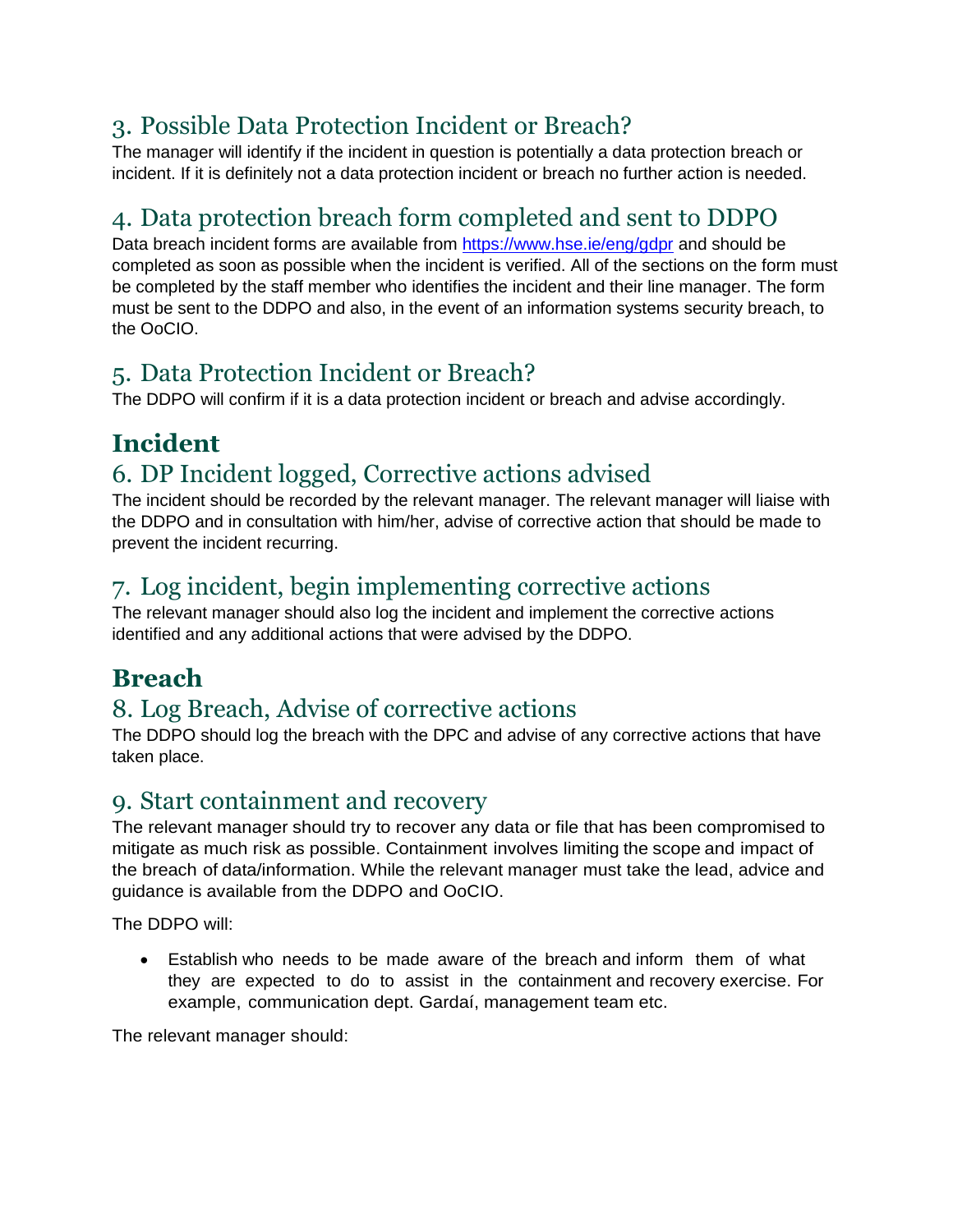- Establish whether there is anything that can be done to recover losses and limit the damage the breach can cause. For example, changing access codes to server rooms or medical records libraries/ examining physical access etc.
- Implement the changes prescribed by the DDPO

The OoCIO will:

 Have a role in containment and recovery from an information systems point of view. For example, this might entail isolating a compromised section of the network or remotely wiping a mobile device.

#### 10. Compile risk assessment – Compile breach report

In assessing the risk arising from the data breach to the data privacy rights and freedoms of the data subject, the relevant manager should, in consultation with the DDPO consider what would be the potential adverse consequences for individuals, i.e. how likely it is that adverse consequences will materialise and, in the event of materialising, how serious or substantial are they likely to be. In assessing the risk, the following points should be considered:

- What type of information/data is involved?
- How sensitive is the information/data?
- Are there any security mechanisms in place (e.g. password, protected, encryption)?
- What could the information/data tell a third party about the individual?
- How many individuals are affected by the breach?
- Have all of the data subjects affected by the breach been identified and are their contact details available?
- Is the breach likely to adversely affect the data privacy rights and freedoms of the data subjects concerned?

#### 11. Large scale or highly sensitive Breach?

Does the breach affect a large number of people or does it significantly pose a risk to the rights and freedoms of the data subjects involved. If yes the DDPO should inform the DPO and the DPO will advise of any corrective actions as required. If not, the DDPOs should give instruction to the local relevant managers on corrective actions and how to prevent the breach from happening in the future.

### 12. Notify data subjects

The relevant manager, following a discussion with the DDPO, should notify the data subjects as appropriate and should, in clear and plain language (written or verbal):

- Outline what has occurred with their personal data and apologise for the incident;
- provide name and contact details for further information;
- describe the likely consequences of the personal data breach;
- describe the measures taken or proposed to be taken by the relevant manager to address the personal data breach, including, where appropriate, measures to mitigate its possible adverse effects;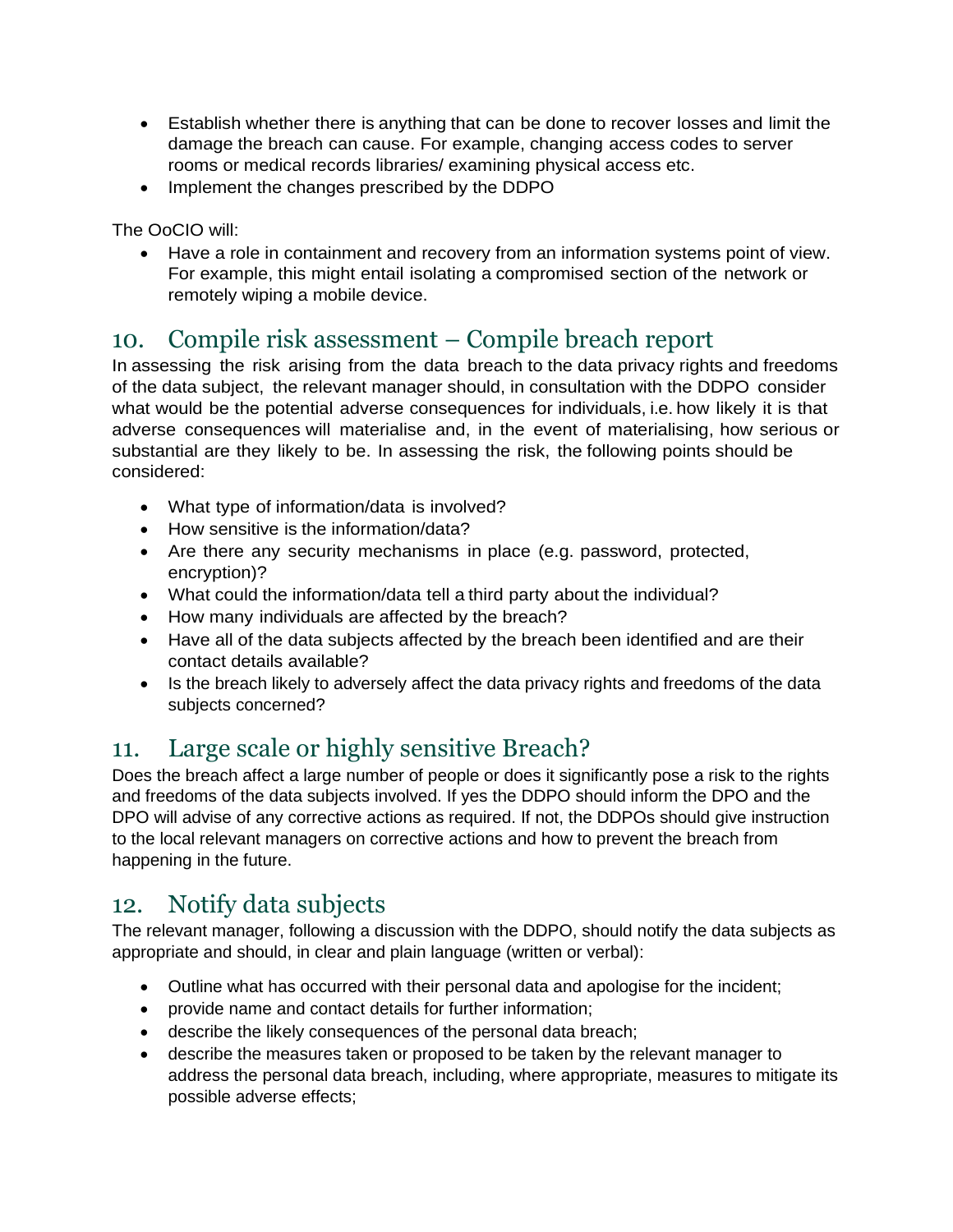- Confirm that the DPC has been notified of the breach;
- Record notification to data subject.

#### *Please note; Data Protection Breaches have to be reported to the Data Protection Commissioner. In that regard the Area Consumer Affairs/Regional Consumer Affairs officers are the only HSE officers designated to report a breach to the Data Protection Commissioner.*

| Deputy Data Protection Officer West, (excluding voluntary agencies)<br>Consumer Affairs, Merlin Park University Hospital, Galway.<br>CHO 1 - Cavan, Donegal, Leitrim, Monaghan, Sligo<br>Community Healthcare West - Galway, Mayo, Roscommon<br>$\bullet$<br>Mid-West Community Healthcare - Clare, Limerick, North Tipperary.<br>$\bullet$<br>Saolta Hospital Group<br>$\bullet$                                                                                                       | Email: ddpo.west@hse.ie<br>Phone: 091-775 373                                                      |
|-----------------------------------------------------------------------------------------------------------------------------------------------------------------------------------------------------------------------------------------------------------------------------------------------------------------------------------------------------------------------------------------------------------------------------------------------------------------------------------------|----------------------------------------------------------------------------------------------------|
| Deputy Data Protection Officer Dublin North-East (excluding voluntary hospitals and<br>agencies)<br>Consumer Affairs, HSE Dublin North East, Bective St., Kells, Co Meath.<br>Midlands, Louth, Meath Community Health Organisation<br>$\bullet$<br><b>Community Health Organisation Dublin North City &amp; County</b><br>$\bullet$<br>CHO 6 - Dublin South East, Dublin South & Wicklow<br>$\bullet$<br><b>RCSI Hospital Group</b><br><b>National Children's Hospital</b><br>$\bullet$ | Email: ddpo.dne@hse.ie<br>Phone:<br>Kells Office: 046-9251265<br>Cavan Office: 049-4377343         |
| Deputy Data Protection Officer Dublin mid-Leinster (excluding voluntary hospitals and<br>agencies)<br>Consumer Affairs, HSE, Third Floor Scott Building, Midland Regional Hospital Campus,<br>Arden Road, Tullamore, Co. Offaly.<br><b>Dublin Midlands Hospital Group</b><br>$\bullet$<br><b>Ireland East Hospital Group</b><br>$\bullet$<br><b>Community Healthcare Dublin South, Kildare &amp; West Wicklow</b><br>$\bullet$                                                          | Email: ddpo.dml@hse.ie<br>Phone:<br>Tullamore Office: 057-9357876<br>Naas Office: 045-920105       |
| Deputy Data Protection Officer South (excluding voluntary hospitals and agencies)<br>Consumer Affairs, HSE South, Ground Floor East, Model Business Park, Model Farm<br>Road, Cork. Eircode: T12 HT02<br><b>Cork &amp; Kerry Community Healthcare</b><br>$\bullet$<br>CHO 5 - Carlow, Kilkenny, South Tipperary, Waterford & Wexford<br>$\bullet$<br><b>UL Hospital Group</b><br>South South-West Hospital Group<br>$\bullet$                                                           | Email: ddpo.south@hse.ie<br>Phone:<br>Cork Office: 021 - 4928538<br>Kilkenny Office: 056 -7785598. |